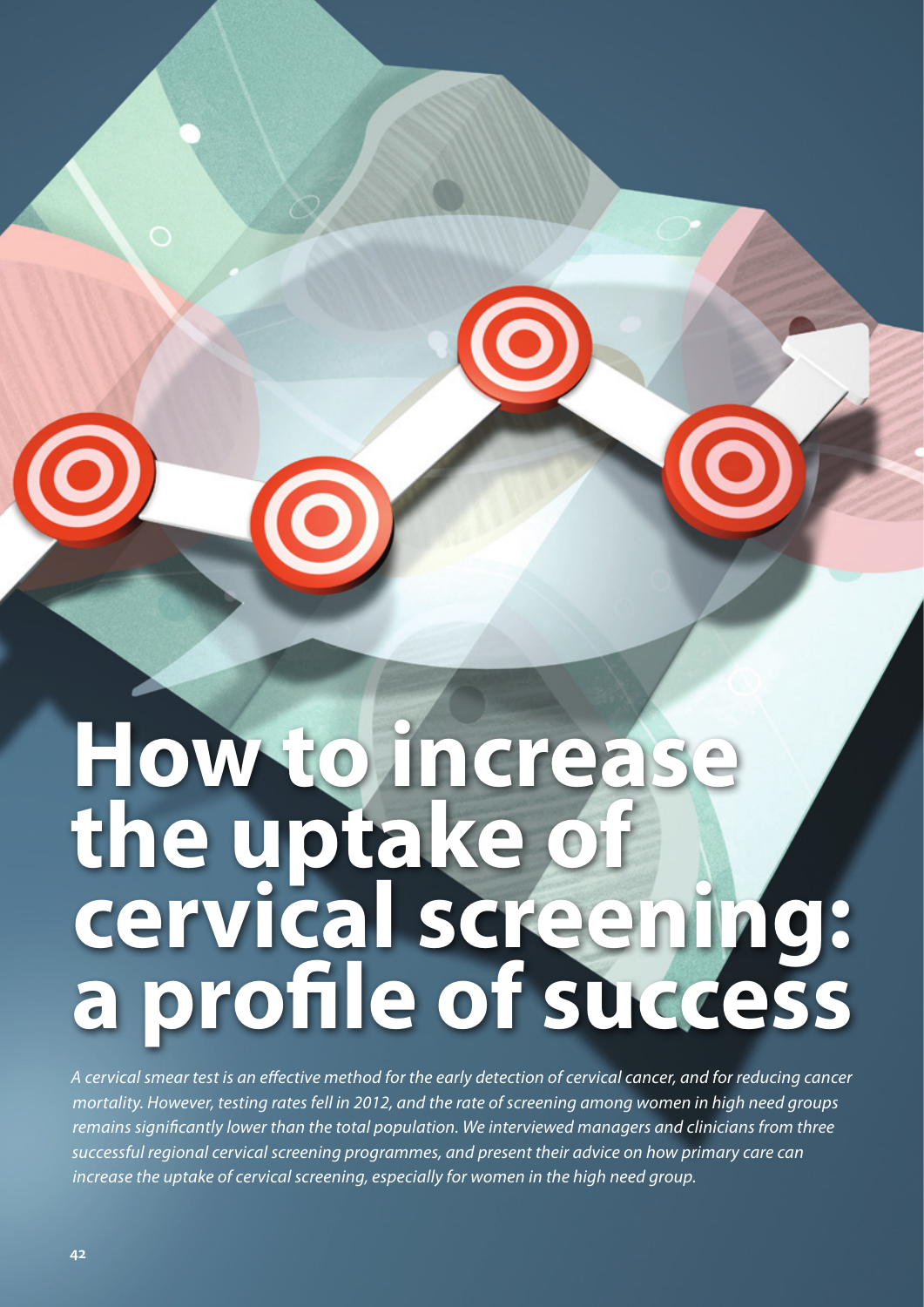### **Cervical cancer screening needs a boost**

There has been much work done in recent years to improve cervical screening rates in New Zealand. Screening rates for the total population reached 75% in 2011 (as measured by the PHO Performance Programme indicator for cervical cancer).<sup>1</sup> However, it is important to keep cervical screening "on the agenda" because the number of women who have been screened can still be improved.

In 2012, the percentage of women up to date with their cervical screening dropped from 74.8% to 73.9%.<sup>1</sup> Of the 35 PHOs in New Zealand, 28 had fewer women up to date than in the previous year, for the total population group.<sup>1</sup> In the high need group the uptake of screening was 66%, also dropping from the previous year's level.1 The high need group for the PHO Performance Programme comprises Māori and Pacific peoples and people living in the lowest (NZDep 9 and 10) socioeconomic areas.<sup>1</sup> The National Cervical Screening Programme (NCSP) also identifies Asian women as having consistently lower screening rates than the total population group and includes them in their high need group.

Increasing the rate of uptake of cervical screening is essential. Cervical cancer has a ten to 20 year latency, and regular smear tests\* can effectively identify the majority of precancerous lesions.<sup>2</sup> The incidence of invasive cervical cancer and subsequent mortality rate has dropped by 50% in New Zealand since the implementation of the national screening programme.<sup>2</sup> An inadequate screening history is associated with increased rates of cervical cancer and cervical cancer mortality. This is particularly apparent among the high need group; Māori women are more than twice as likely to die from cervical cancer as European women.3

Although cervical screening rates have decreased overall, there are individual practices and clinicians around New Zealand who continue to achieve high rates of screening. The following article profiles three such groups, asking them why they have been successful and what other practices can do to increase uptake of cervical screening in their populations.

# **The PHO Performance Indicator: Cervical screening**

The current PHO Performance Programme (PPP) indicator for cervical cancer screening aims to increase the number of women aged 20 – 69 years who are up to date with their smears. The Programme goal is to have 75% of all eligible women recorded as having a smear within the last three years. The indicator comprises 9% of a PHO's performance payment, with 3% for achieving the target in the total eligible PHO population and 6% in the high need population.4

The high need population for this indicator is Māori and Pacific women and women living in NZDep decile 9 and 10 socioeconomic areas.

The indicator is calculated by dividing the number of women aged between 20 – 69 years who have had a cervical smear within the past three years, by the total number of women aged 20 – 69 years within the practice population. The denominator for this indicator (the total number of women in the age range) is adjusted for the number of women expected to have had a complete hysterectomy.



<sup>\*</sup> A cervical screening test may be done by the conventional Papanicolaou smear method or by using liquid-based cytology. For brevity, we refer to both tests as a "cervical smear" in this article.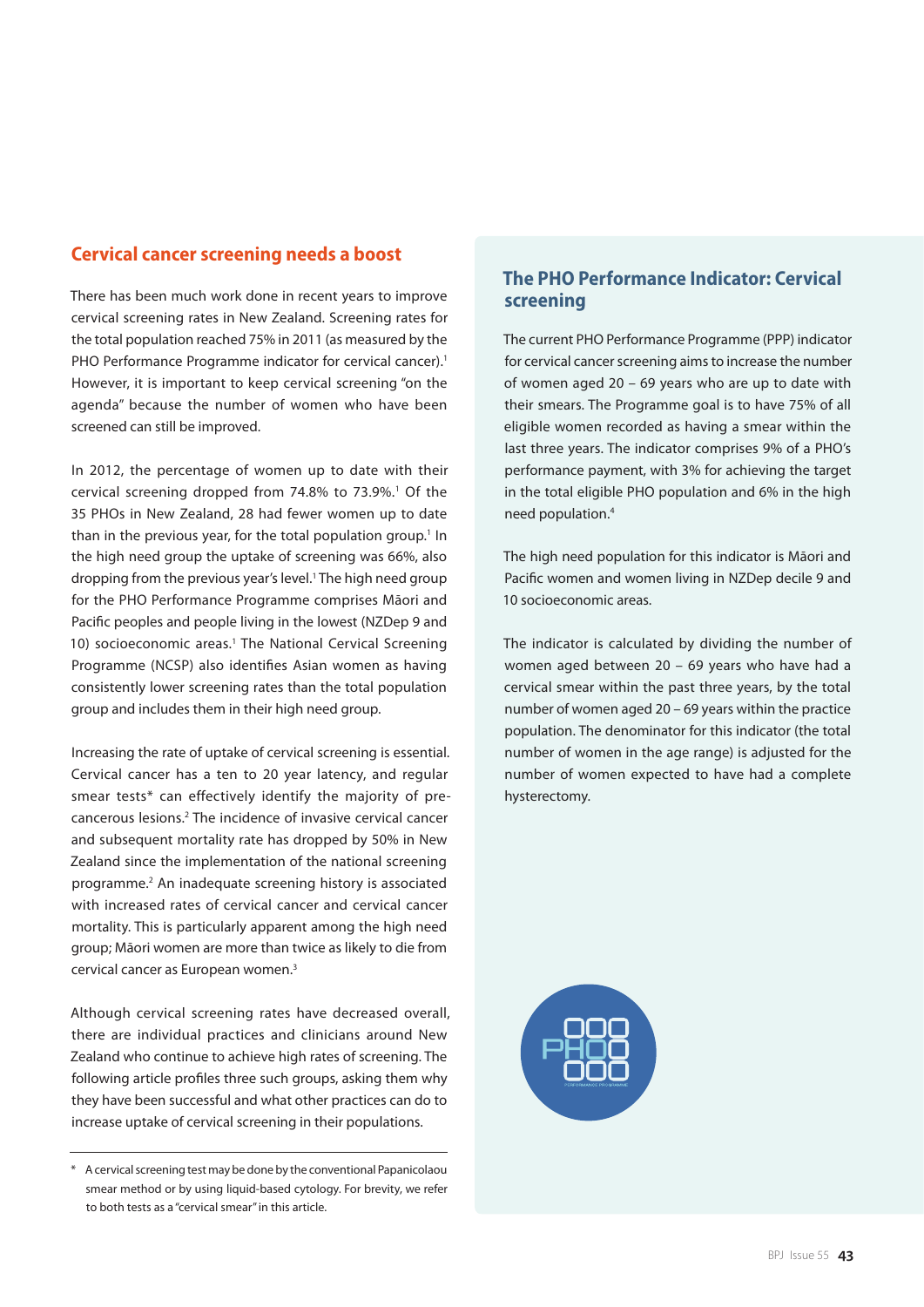# **The Panel:**

**Vivienne Back, Regional Manager and Ngahina Waretini, Māori Health Promoter, National Cervical Screening Programme (NCSP), Canterbury Region, CDHB.** This group facilitates and provides health-promotion services to 143 practices across three PHOs, three independent service providers (He Waka Tapu, Pacific Trust and Family Planning), a Māori Health Promoter for the NCSP and Arowhenua Whanau Services, who in turn collectively provide screening services to over 140 000 women in the Canterbury region. The NCSP health promotion team comprises Māori, Pacific and Asian health promoters and a clinical team of seven nurses. They have faced a unique set of challenges recently with the Canterbury earthquakes, which have affected screening uptake rates and changed the health focus of many of the women in the region. **(CDHB)**

**Jenny Cawston, Manager, Population Health Programme, Hawke's Bay DHB and Victoria Speers, Team Leader, General Practice Facilitation, Health Hawke's Bay PHO.** This group provides overall management and support to the screening

services offered by General Practice and other allied healthcare providers within the Hawke's Bay region. Using targeted funding, innovative IT support, professional development for Nurses and General Practitioners and social marketing, they have screened 80% of their total population, 80% of Pacific and Asian women and 74% of Māori women: exceeding the national average for all groups. **(Hawke's Bay DHB and PHO)**

**Robyn Taylor, Nurse Manager, Karori Medical Centre, Wellington.** Karori Medical Centre is a general practice facility that has developed and implemented a highly successful cervical screening programme. They have achieved the 75% threshold for their total patient population, and importantly, have also achieved the target in the high need group. Their focus is on providing cost effective alternatives to women in the high need group, being proactive in contacting women due or overdue for a smear and opportunistically offering smears to those women who are unable to be contacted but present for other reasons. In the future they aim to use more outreach resources and integrate screening into other existing initiatives, such as their immunisation programme, to provide smears to their remaining hard-to-reach women. **(KMC)**

#### **What the panel had to say: a summary**

The three interviewed groups had unique approaches to managing their cervical screening programme and increasing uptake in high need groups. This is largely due to the different population sizes in which they operate, e.g. across a DHB versus within a single General Practice, and the different barriers they face, e.g. the Canterbury earthquakes. However, when asked why they thought they had been successful or what other practices could do to improve screening uptake, there were many similarities in their answers.

Three points that were regularly reinforced were:

- Be proactive in contacting women for their smears, including:
	- The use of text, telephone and letters
	- Setting up alerts using the PMS
	- Making use of the NCSP register and register team to keep the practice's patient population database accurate
	- Contacting women prior to their  $20<sup>th</sup>$  birthday to let them know that they now require regular screening (if they have ever been sexually active)
- Develop strategies to improve access to cervical

screening services, including:

- Making after-hours and weekend appointments available for screening where possible
- Offering screening when women who are overdue for their smear present for any reason, i.e. opportunistic screening
- Fully informing women of their options regarding screening services in the region, including their options for choice of screener
- Providing educational resources to those women who are not yet ready to be screened
- Work with the community and with regional and national-level screening programmes, the NCSP promotion teams and independent service providers to ensure coverage

By using innovative ways to reach and communicate with women in the high need group, and making smears accessible and cost appropriate, the nationwide screening level should increase. As one of the interviewed groups summarised: "It's about taking a proactive approach for women, to know that they should 'take care, have a smear'. What's most important is that one size doesn't fit all".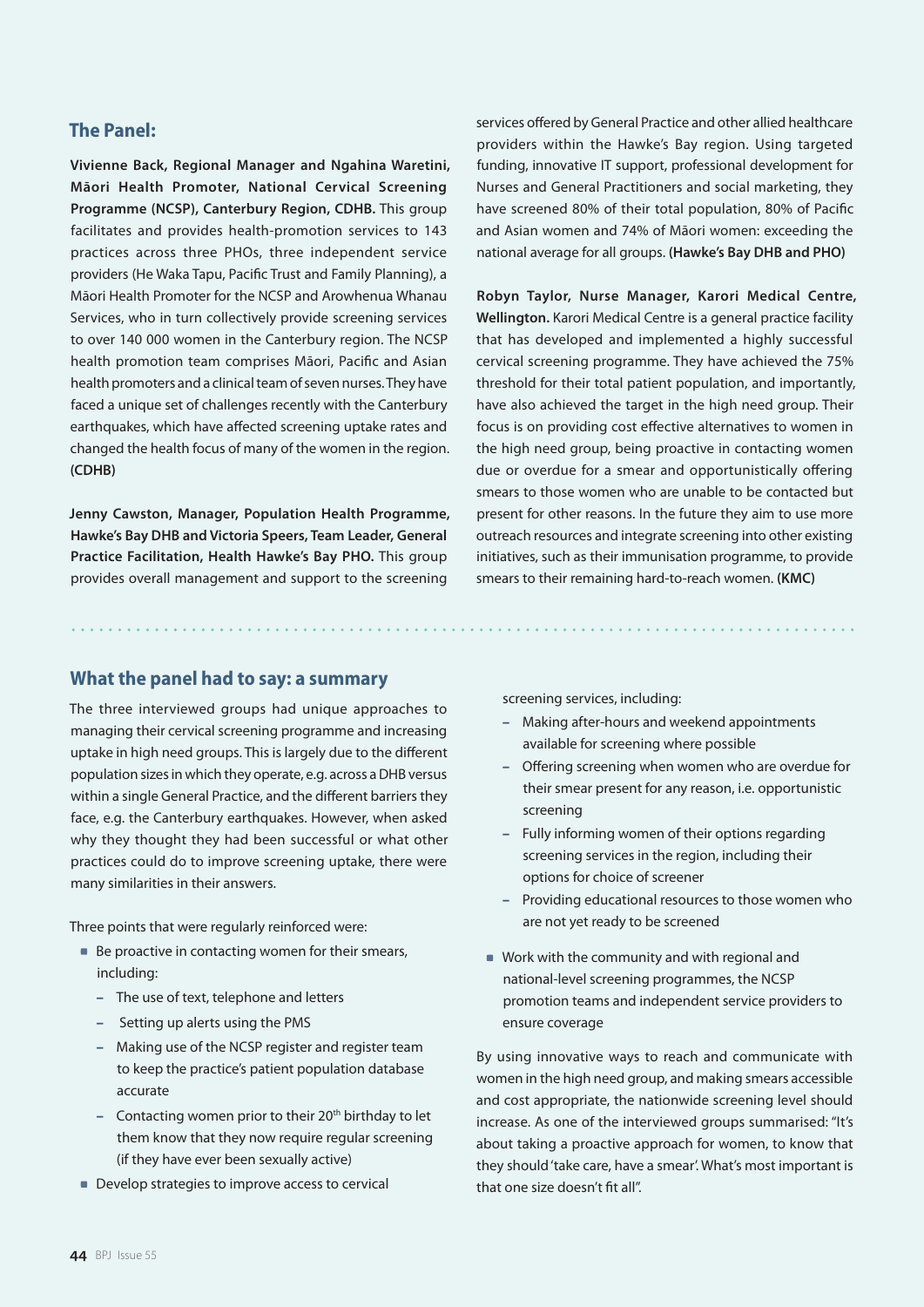# **Why is the high need group falling behind?**

Women who are eligible for screening, particularly those in the high need group, face many potential barriers to receiving regular smears, such as:<sup>5</sup>

- Embarrassment/shyness/whakamā
- Cost
- Lack of transport
- Inability to take time off from work/family commitments preventing attendance
- Fear of the results
- Pain or discomfort from the smear
- Not knowing what to expect
- Not understanding the need to receive a smear

Health can be viewed differently by different groups of people and traditional attitudes toward medicine are often more prevalent among people of Māori, Pacific and Asian ethnicity. This is also true of sexuality, and the association between sexual activity, cervical screening and cervical cancer prevents some women from being comfortable presenting for a smear. Because of these differences, as well as a higher level of socioeconomic barriers, such as lack of transport and the cost of screening, levels are well below the desired level.

"[The barriers we see are] outstanding debt with a practice, lack of transport, shyness, inability to attend during normal working hours due to work, home and personal commitments." **— Hawke's Bay DHB and PHO**

"The same barriers are seen in each PHO – lack of awareness, lack of transport, lack of willingness to attend the medical centre." **— KMC**

"We have an evaluation form that women fill out... the top barrier for women is cost." **— CDHB**

However, it is important to acknowledge that these barriers are not limited to the high need groups. Explaining to women that they do not qualify for free screening can be difficult. It is important to phrase the issue as one of reducing disparities within the New Zealand population, but to also approach the way the practice funds smears on a case by case basis.

"Sometimes [the issue of funding] can cause quite a bit of a discussion. Imagine you're a woman and you're not part of that priority group; there can be discussion around 'how come these women are funded for smears but I'm not... In addition, it can be difficult as there is no standard price for a smear [between practices in New Zealand]." **–— CDHB**

While many of these barriers are common to all types of health care, cervical screening faces an additional hurdle in that it is a "wellness" programme, performed in women who are asymptomatic, rather than a "sickness" programme where symptoms or reduced health are a strong motivating factor for women attending the practice. Preventative medicine is often low in the list of priorities for people in lower socioeconomic groups.3

"It's a case of stretching that family budget. So it's food, it's a roof over their head, all those things they might need, and women will always put their smear test last." **— CDHB**

On a more technical level, accurate coding of ethnicity data was also identified as being important for ensuring that eligible women are able to access all of the available services. By correctly coding ethnicity, women in the high need group can access lower-cost or free smears from certain providers. In addition, funding for the clinic, through the PHO Performance Programme and other sources, better represents the makeup of the practice population if ethnicity coding is accurate. Women should be asked what ethnicity they identify with, when they present for a smear, and this can be checked for consistency with their coded ethnicity. In addition, accurate coding of other data, such as phone numbers and current address are important at a practice level to ensure that women are able to be contacted in the future.

"Improving the quality of ethnicity data has positively impacted on screening coverage for Māori. Smear takers are encouraged to verify a woman's ethnicity and ensure it is recorded on the laboratory form." **— Hawke's Bay DHB and PHO**

"At the regional service level, we receive hundreds of return-to-sender letters every week, for result letters, recall letters, contact letters, which are going out to women that no longer live at that address." **— CDHB**

# **How can general practice reach the high need groups?**

Being proactive in contacting and making appointments for women in the high need group is likely to increase screening in the women at higher risk of poor cervical cancer outcomes. Each of the interviewed groups have implemented an active approach to reaching out to high need women, and attributed this as important to the relative success of their programmes. General practice should implement a systematic approach to find and contact women who have not received a smear within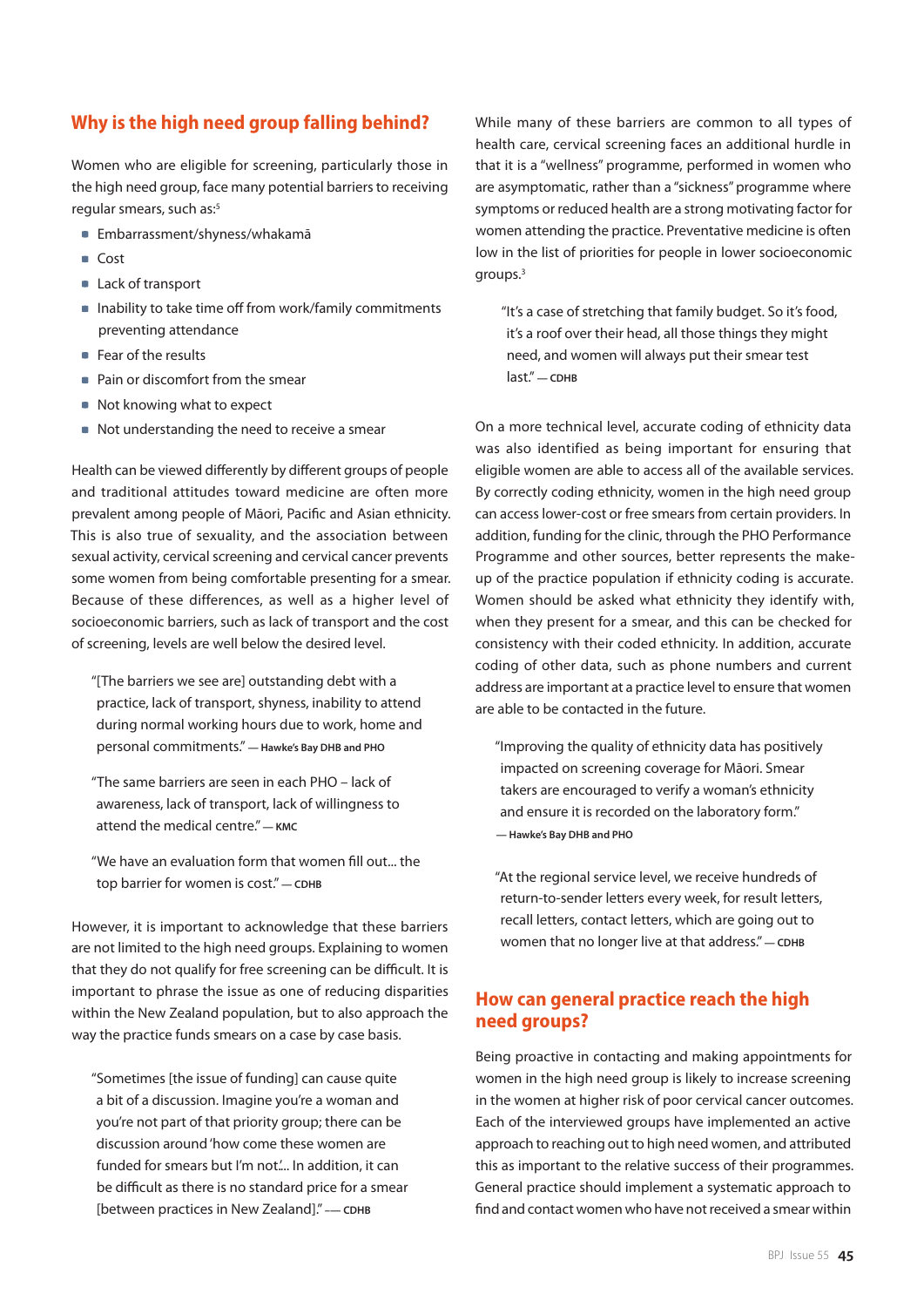the last three years. The following method may be used:

- Search patient records to identify the women aged  $20 -$ 69 years in the practice population who have never had a smear or who have not had one within the last three years
- If the woman is not up to date, use the PMS to place an alert on her medical record so that a smear can be offered the next time they attend the general practice
- All women who are overdue for a smear should be contacted by text message, letter or telephone and encouraged to make an appointment for a smear
- If the woman cannot be contacted, contact the NCSP (0800 729 729) to verify their contact information and to check if a smear has been performed by another provider, such as Family Planning
- Those women who decline to have a smear in General Practice or are unable to, to should be offered referral to another provider based on their reason for declining, e.g. to a regional provider if they feel uncomfortable being screened by someone they know or wish to be screened by a culturally specific provider, or to a free provider if cost is an issue (if available)
- Women who still decline or wish to withdraw from the national register should have their details forwarded to the NCSP, so that they can be removed from the register. In addition, they should be regularly asked whether they wish to begin screening again, and any barriers to testing discussed.

Such an approach has proven successful for Karori Medical Centre:

"We have designed the cervical screening programme to contact women for their three-yearly cervical smear by sending a recall letter just before they are due, followed up with a text or phone call (or second letter if no mobile phone number [has been recorded]) about two to three months later. If the patient still does not present, another letter is then sent and the recall moved on to start the process over again. The same process happens for women needing annual cervical smears but within a tighter timeframe." **— KMC**

Despite these measures, some women will still be missed. Taking the opportunity to offer a smear to women when they attend general practice for another reason can help to "capture" those women who are unable to be contacted or are unable to present for a smear.

"Our high needs women can also have a cervical smear free of charge if they come in for another reason, e.g. with a child or for some other health reason. An alert/dashboard [on their medical record] will show they are overdue so they can be identified while at the practice." **— KMC**

To complement these approaches, regional providers (available in most regions through either the DHB or PHO and occasionally through non-government organisations) are able to help general practices maintain and stay current with their database of women requiring or overdue for a smear.

"We also work alongside [Primary Care] practices to help with data matching of their register, if a practice needs to, they can provide us a complete list of their population, their overdue women, and we will take that back to the [National] register and update the information for them." **— CDHB**

### **What strategies can help general practice make screening more accessible and comfortable?**

The major theme from the comments of each respondent was to encourage practices to make the screening process as simple and accessible as possible. Strategies to make screening easier generally focus on directly addressing barriers, and include:

- Normalise the procedure as routine, and explain that this is recommended for all women as part of maintaining their health
- Give women a choice of smear-taker (gender, ethnicity, anonymity)
- Make sure that low cost screening options are in place for women who cannot afford a full consultation, or that referral to a free screening provider (if one is available within the region) is offered for women who cannot meet the cost of being screened in general practice
- Consider running a nurse-led smear clinic after hours or at weekends, as this may increase uptake among patients with work and other commitments
- **Provide advice and educational material about cervical** cancer, the smear test and about what the results mean, i.e. an abnormal cervical smear result rarely indicates cancer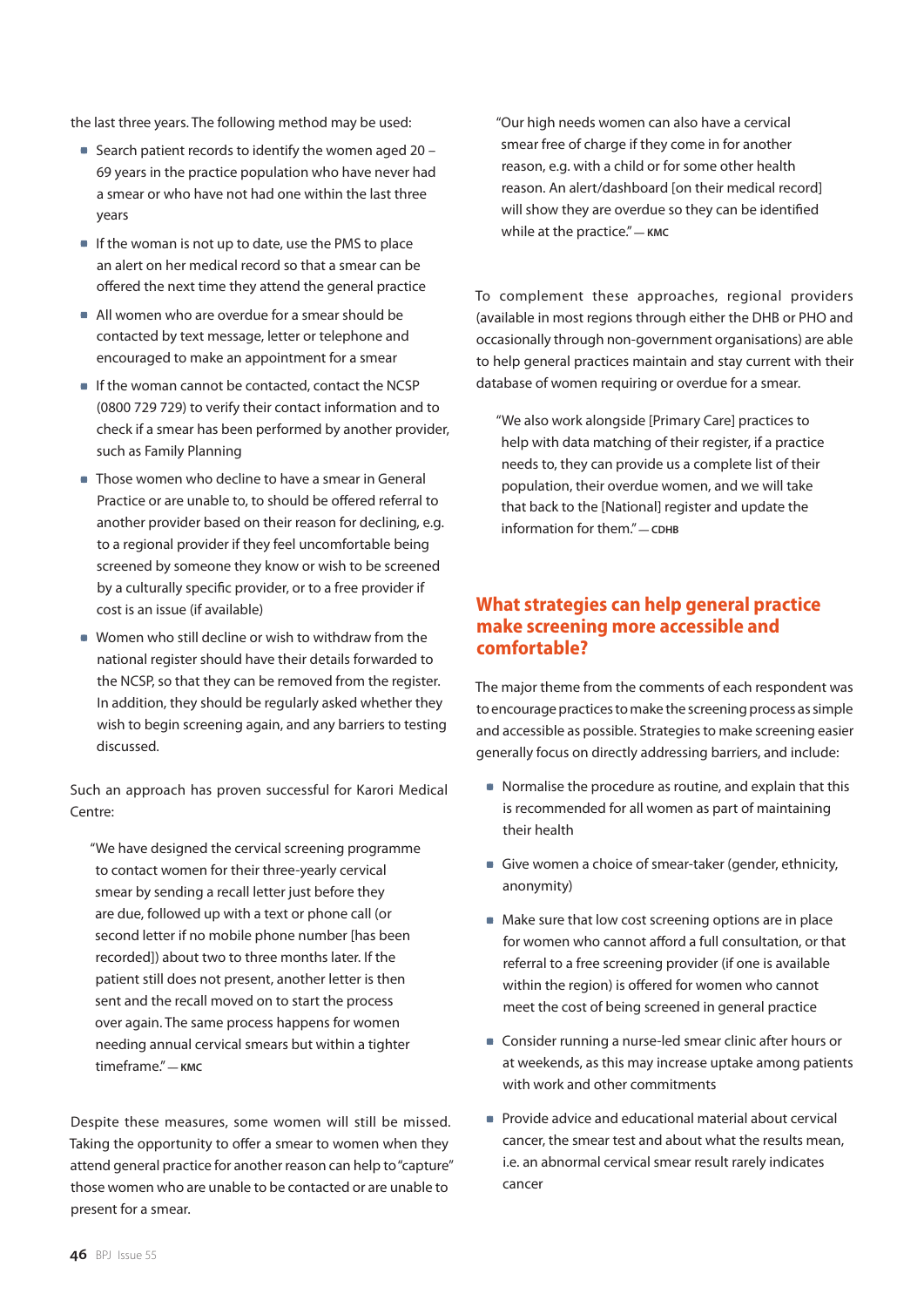Such an approach was encouraged and used by all three respondents:

- "Give women a variety of service options evening and weekend clinics, kaupapa Māori service providers, outreach smear clinics, female nurse smear-takers." **— Hawke's Bay DHB and PHO**
- "By having the clinics in the evening and on a Saturday, women who work could access the service… An extra project is then implemented six monthly to capture our remaining high need patients by offering open and booked clinics at no charge…The results were seen almost immediately with a strong uptake within two to three weeks of sending out texts or phone calls." **— KMC**
- "We [understand] that family member's and extended families' children might need to come, because mum might not have someone to babysit the children, and while mum is in with the nurse our team are there to support the family members. Family support is really important as well, especially for Māori, so when women attend a clinic it's really encouraged that the practitioner knows to invite a support person, and that this person will be different for different groups." **— CDHB**

Financial barriers of the clinic, as well as staffing requirements, will mean that not all practices are able to provide services on week-nights and weekends or to provide smear-takers to suit all ethnic groups. However, there are other ways to reduce the barriers that many people face in attending screening, such as referring to clinics that provide free screening (see: "Free or low cost smears").

Many women are not aware that screening is important, that it is necessary from an age as young as 20 years (if they have ever been sexually active) or that it remains important for older women. The respondents indicated that increasing awareness increased screening rates. This can be done in the practice by taking the opportunity to briefly mention to women just prior to their twentieth birthday that they will now need regular screening, using alerts to mention screening to women with incomplete screening histories and reiterating the need to continue screening up until age 70 years in older women.

"What would be ideal is if something goes out to young women [in a practice population] at the age of 19 years... to say 'when you turn 20, we encourage you, as your practice, to talk to your Practice Nurse or talk to the team about your first cervical smear test." **— CDHB**

## **Free or low cost smears**

There is a range of ways that women can access free or low-cost cervical screening services in New Zealand. The Ministry of Health and National Screening Unit (NSU) provide funding to regional-level providers and support for doctors and nurse around the country to train to become a smear taker and to receive continuing medical education to become a smear-taker. The majority of these programmes include funding for certain groups of women to receive free smears if they contact the regional provider directly or are referred through their General Practitioner. These free smears are usually reserved for the NSU high need group, which includes Māori, Pacific and Asian women aged 20 – 70 years and all women aged over 30 years who have never had a smear or who have not had a smear in last five years. These free smears are often offered via community-based clinics, run by NSCP nurses. In addition, some DHB programmes provide funding to allied healthcare providers, such as Family Planning clinics, to give free smears. For example, NCSP Canterbury Region, via Planning & Funding (CDHB), provides 1000 free smear vouchers, where women who meet the criteria are able to arrange a free smear appointment at a Family Planning clinic.

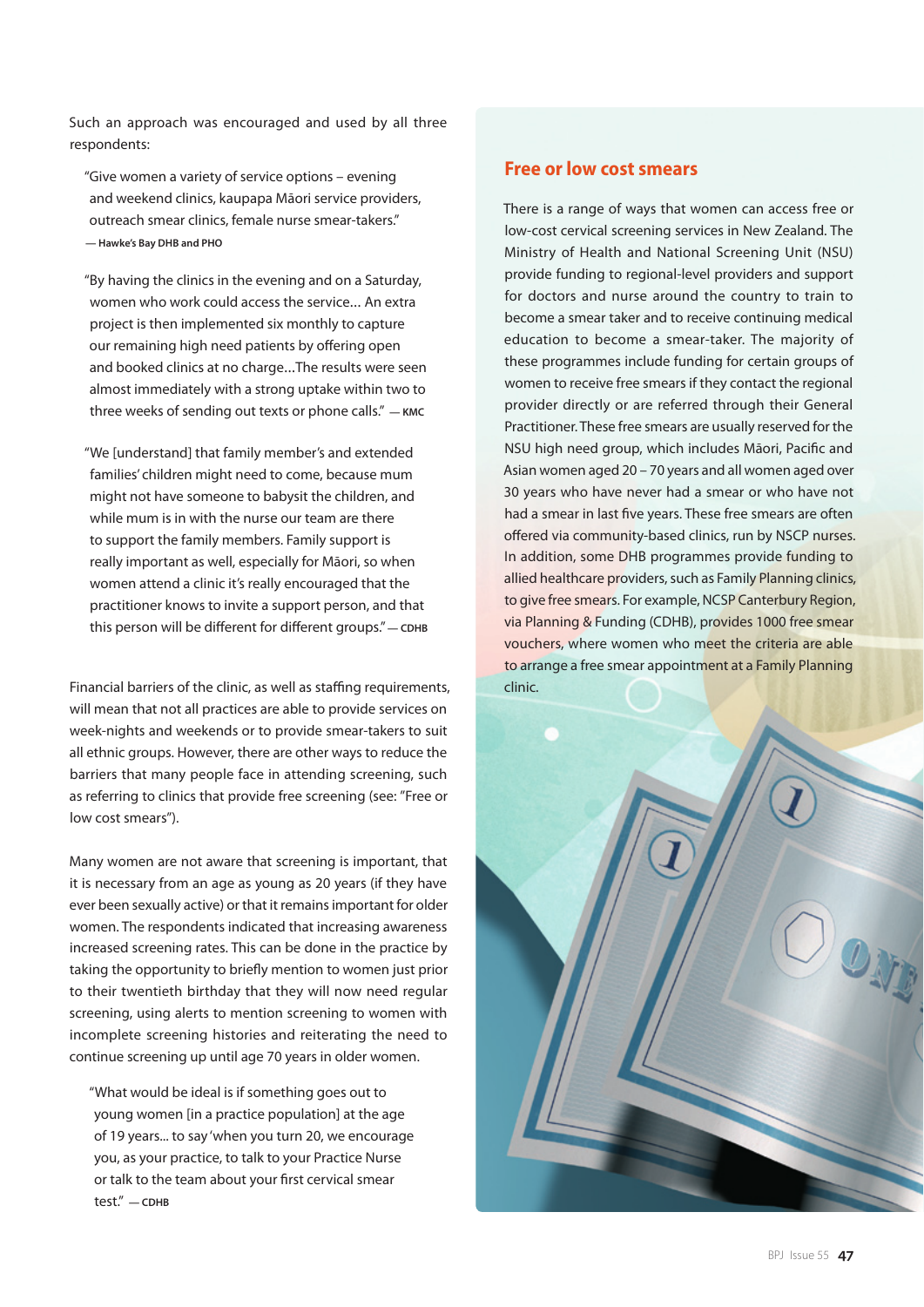# **How can General Practice use regional-level screening programmes and community groups to increase screening?**

The primary focus of cervical cancer screening should be to ensure that all New Zealand women have access to preventative health care, regardless of where they choose to receive this care. As one of the respondents put it:

"Be it that you're at a practice, you're a provider providing free clinics, you're a family planning clinic or you're a [regional level] screening programme... We want the focus to be on preventing cervical cancer." **— CDHB**

Several of the respondents expressed that regional-level cervical screening programmes were not "in competition" with General Practice. The Christchurch DHB group pointed out that many women are uncomfortable being screened by their usual General Practitioner or Nurse and that the anonymity of a regional screening provider (where available) or family planning clinic was seen as a positive for some. In addition, the cost of a General Practice consultation for a smear was too expensive for some patients. This means that General Practice must either have a lower cost screening option for certain high need women, or, alternatively, make use of their regional provider and refer some groups of women to the free screening services that are offered over much of the country.

Support for general practice is widely available, from both the NSU and local groups. Practices may be able to access resources for organising "screening days" or hosting after hours/weekend clinics, or to help train Practice Nurses to become smear takers, reducing the cost to the practice of administering a smear test. In addition to support available from regional screening groups, grants to cover the cost of nurse training are available from the NSU.

 $\mathscr{D}$  Contact your local PHO and DHB to find out what funding is available

"General Practice Facilitators are assigned to General Practices to provide support. The Facilitators support best practice and arrange for independent nurses to work in practices that do not have nurses." **— Hawke's Bay DHB and PHO**

"We also [provide] training, our contract is to provide two smear-taker updates a year, and clinical updates to smear-takers. As well as [training] new nurse smear-takers... we also provide education and presentations for training every quarter." **— CDHB**

Linked to this was the idea that making use of allied care providers and other public health initiatives could increase the screening rate, while still being cost effective.

"In the future, we will be looking very closely at a cervical smear outreach service to work in conjunction with our already established immunisation outreach service. This would ensure we reached women who, for many reasons, do not want to come into the medical centre directly." **— KMC**

"We are aiming to have Māori health providers affiliated with general practices" **— Hawke's Bay DHB and PHO**

 $\mathcal{F}$  The National Screening Unit provides support and resources to General Practice, as well as helping to organise CME and training for smear takers. They can be reached on 0800 729 729 or by visiting: **www.nsu.govt.nz** 

"We all want to ensure a family is not robbed of a woman because she's dying of cervical cancer, which we can prevent. We want women to have their choices…We want women to have their health."

#### **References**

- 1. District Health Boards Shared Services (DHBSS). National summary of PHO performance as at 1 July 2012. DHBSS; 2012. Available from: www. dhbsharedservices.health.nz (Accessed Sep, 2013).
- 2. National Screening Unit (NSU). Guidelines for cervical screening in New Zealand. NSU; 2008. Available from: www.nsu.govt.nz (Accessed Sep, 2013).
- 3. McLeod M, Cormack D, Harris R, et al. Achieving equitable outcomes for Māori women with cervical cancer in New Zealand: health provider views. N Z Med J. 2011;124(1334).
- 4. District Health Boards Shared Services (DHBSS). PHO Performance Programme. Indicator definitions for PHOs. Version 5.5. 2012. Available from: www.dhbsharedservices.health.nz (Accessed Sep, 2013).
- 5. National Screening Unit (NSU). Final process and impact evaluation report 2007, Kahui Tautoko Consulting Ltd. Evaluation of the National Cervical Screening Programme and Breastscreen Aotearoa health promotion services. NSU; 2007. Available from: www.nsu.govt.nz (Accessed Sept, 2013).
- 6. National Screening Unit (NSU). National cervical screening programme - monitoring report 1 July - 31 December 2010. NSU; 2012. Available from: http://www.nsu.govt.nz/health-professionals/1063.aspx (Accessed Sept, 2013).
- 7. Darus C, Mueller J. Development and impact of Human Papillomavirus vaccines. Clin Obstet Gynecol. 2013;56(1):10–6.